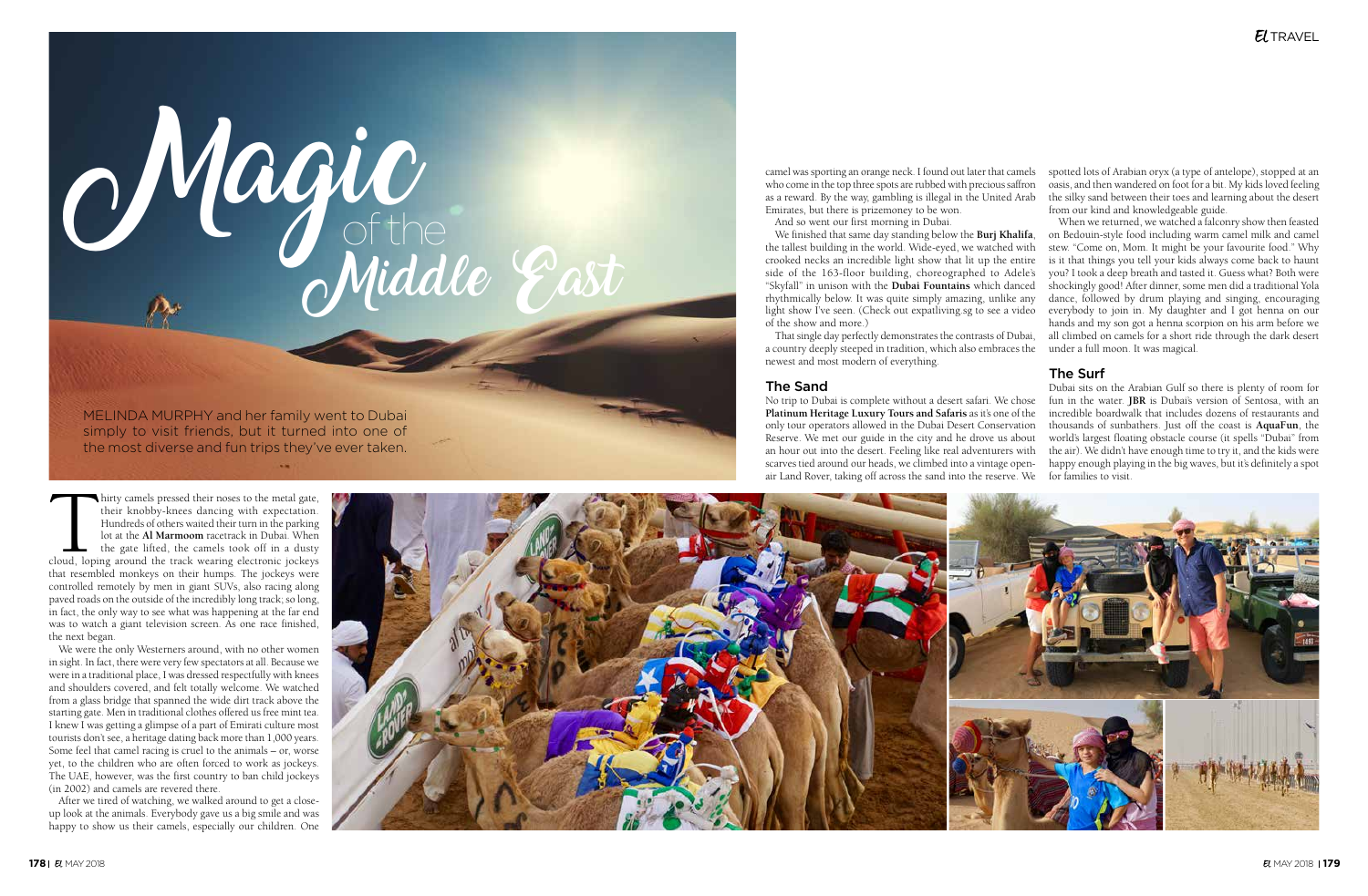Funnily enough, my favourite thing at JBR was a little Turkish ice-cream food cart near the Shake Shack. The vendor did a little comedy act of sorts, a magical game of "keep away" that made it hard to grab your cone. Each kid giggled incessantly as they tried to nab their icy treat.

One morning, we rented self-drive boats from **Hero OdySEA**. Each adult took one kid and we headed off for a 90-minute adventure, passing right by the **Burj Al Arab**, one of Dubai's most recognisable landmarks, home to a seven-star hotel. We also got to peek at some of the royal palaces only visible from the ocean, and parts of famous **The Palm Jumeirah Island**. The waves were pretty big, which made me nervous at first, but I quickly realised the inflatable boats were stable and our guide JC was good at his job. This was my husband's favourite part of the whole vacation. The kids? Well, I'm still a bit deaf from my daughter screaming in delight each time we hit a wave.





#### The Shopping

Dubai is also famous for its shopping – it has more malls than Singapore! We spent a little time at **The Dubai Mall**, one of the largest in the world with 1,200 stores tucked in the shadow of the Burj Khalifah. Truth? It has the same stuff you can find anywhere in the world and the prices aren't much better than here.

I far preferred our trip to Old Dubai. We started at the Dubai Museum, a charming, well-done, hands-on museum in the **Al Fahidi Fort** that explains the history of the city in a way that my kids enjoyed. We then wandered through the textile souk and took a *dhow*, a traditional Arab boat, across the Dubai Creek, which is actually a very busy river. There, we wandered through the spice souk, complete with giant gold bowls piled high with saffron and bags of other unfamiliar spices. The kids worked with a craftsman, chose colours and watched as he painted pictures out of sand inside bottles for them. The gold souk boasts window after window draped with eye-popping gold jewellery.

One evening, we explored **Global Village**, a place that's a bit hard to describe. It's a giant – and I mean *giant* – complex that has smaller versions of the world's best-known landmarks, and architecturally-appropriate buildings representing countries, each hawking wares from that part of the world. There's a giant street of food from across the globe, too. The real highlight was the wild show of amazing car and motorcycle stunts and daring feats by performers. It seemed a little out of place amidst the professional cultural dances on the stage,

but my kids loved every heart-pumping minute. (This place was my daughter's favourite!) Global Village is seasonal and just closed out its 24th year with six million visitors, a new record. Imagine what next year's 25th anniversary will bring!

The granddaddy of all shopping was a trip to another of the country's seven emirates, **Sharjah**, a more traditional area. There, our friends took us to the **Central Market**, also known as the Blue Souk because of the blue tiles on the outside of the multiple buildings. The labyrinth of hallways is bursting with great deals – everything from jewellery and pashminas to antiques at far better prices than in Dubai. We went to buy a rug, which was actually fun because of Adil, the owner of **Esfahan Exhibition Ltd**. He was a funny, low-pressure salesman who seemed to understand and respect our budget. The best part? He has seven kids of his own so he was patient as ours did somersaults across the carpets.

## Kid Time

We splurged and spent one night at world-famous **Atlantis The Palm, Dubai**. A night at the hotel includes entry to the spectacular water park attached. (Hint: check in at 9am and hit the park when it opens at 10am. You can also use the park the next day, too, even after checkout). There's no lazy river here. Instead, a bunch of exhilarating white-water rivers are all interconnected meaning you can float a zillion different ways and never quite see it all. The park is also famous for its slides; our favourites were Zoomerango and Aquaconda, two wild family rides. The resort also has lots of restaurants, a massive pool and a small but well-done aquarium. Some choose to swim with sharks or feed rays, but we didn't shell out for that (or for the pricey underwater room).

Dubai's has *lots* of water parks and amusement parks, by the way. You could spend a week there and check out a different one every day.